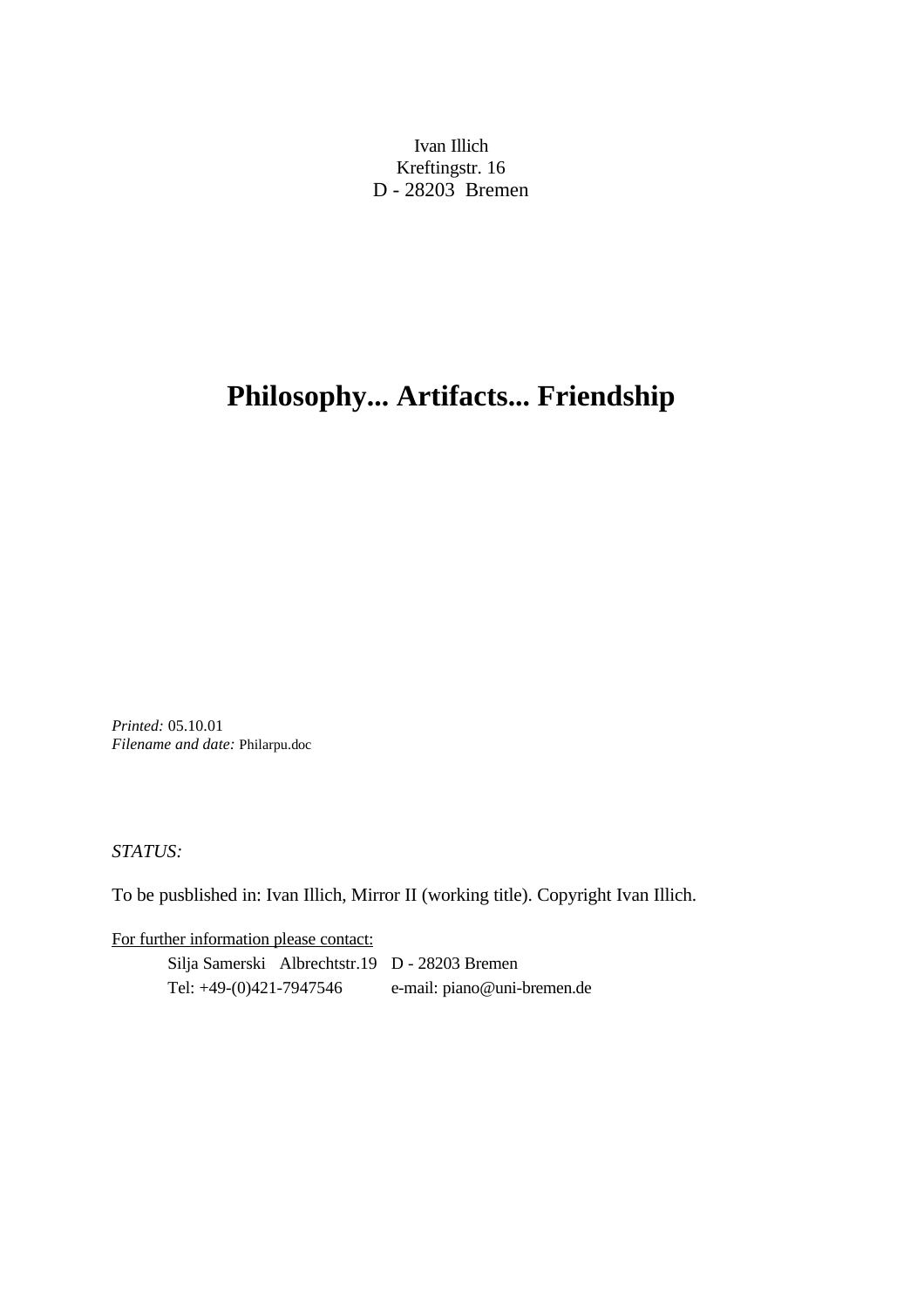## **Ivan Illich**

# **PHILOSOPHY ... ARTIFACTS ... FRIENDSHIP**

-- I speak as a xenocryst.

"Deus in adjutorium meum intende." Majid Rahnema, to you I say, "bismillahi rahmani rahim." Let me thus launch out on this triple extravagance. I am seventy, and this is the first time I address an assembly of philosophers. Second, twenty-five years ago, I promised Pope Paul VI to abstain from talking to groups of priests or nuns. This is the first time since that I face a Catholic association. Third, I speak after my teacher. Carl Mitcham has been my main guide in the field of technosophy, shepherding me for years before we met. Since I wrote Tools for Conviviality, his periodic and opinionated bibliographic forays have mapped my route into the philosophy of tools. What I have to say now grew out of the seven years I was privileged to philosophize with him, Lee Hoinacki, and a growing circle of friends at Penn State University.

Further, I am a hedge-straddler, a Zaunreiter, which is an old name for witch. With one foot I stand on my home ground in the tradition of Catholic philosophy in which more than two dozen generations have prayerfully cultivated a garden into whose trees they carefully grafted pagan Greek and Roman shoots. My other foot, the one dangling on the outside, is heavy with mud clots and scented by exotic herbs through which I have tramped.

I am here to argue for an approach I did not find on your agenda; I want to plead for recognition of the Philosophy of Technology as an essential element for askesis, and specifically for Christian askesis, in 1996. By askesis I mean the acquisition of habits that foster contemplation. For the believer, contemplation means the conversion to God's human face. Such conversion means Exodus, which is no longer just the aversion from the fleshpots of Egypt, nor even new power tools that increase my range. On the other shore of today's Nile lies a still unexplored anthropogenetic desert that we are called to enter. Understanding the characteristic features of new artifacts has become the necessary preface to this step: to dare chaste friendship, intransitive dying, and a contemplative life in a technogenic world.

I plead for an epistemology of artifacts as the antecedent to virtues that can flower into what Hugh of St. Victor calls gifts. I know that with this plea for a philosophical propedeutics I may appear to fit into your program like a xenocryst - for the crystallographer a mineral foreign to the rock in which it is embedded. But the occasion is special: You have made the philosophy of artifice into your anniversary cake. Hence, I can ask you to be patient with me.

Things are what "matter." Be this thing bread or keyboard, condom or car, things are forever at the center of belief-shaping rituals, and things are inevitably determinants of each moment of our incarnation. This has always been so. However, during the twentieth century, so-called development has increasingly turned the world into a man-made thing. Progress and growth have meant more things - more things which, as artifacts, are made to matter more, and to matter in unprecedented ways. Experientially, even though only tangentially, a fifth post-Thomist transcendental quality has been added to Being: ens aunque arte factum. For seeking the one thing that matters in the Gospel sense, namely, the itinerarium nostrae vitae in Deum, the flood of consequences following on artifacts has so far not been a central concern of passionate philosophical inquiry. Believe me,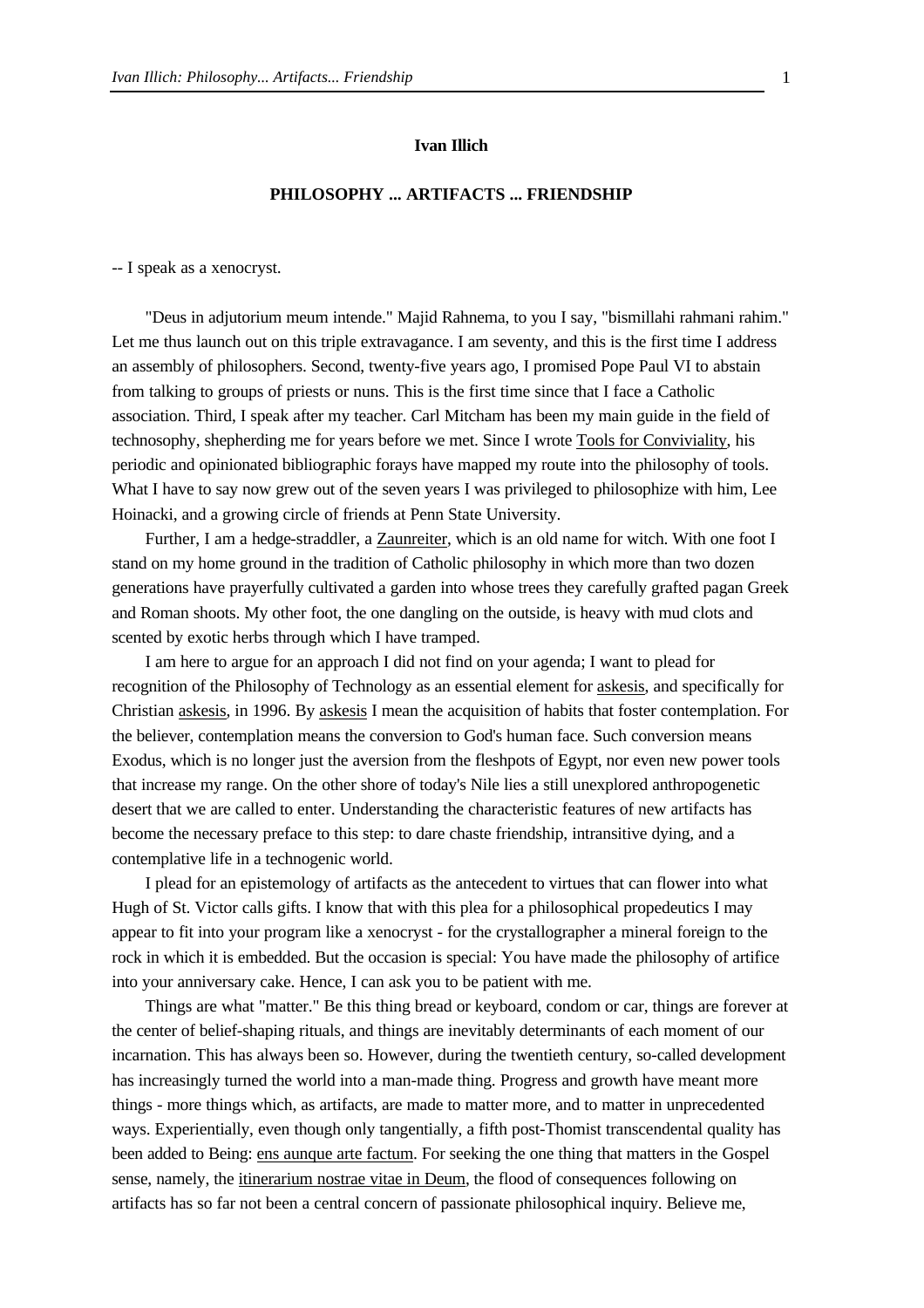Professor Anderson, your invitation to this seventieth anniversary of "Catholic philosophy" makes this date a red-letter day in my own seventy years, because I can address an audience in front of whom it is possible to place the foundation of Christian askesis in the philosophy of techné ... and hope to be understood.

#### -- Philosophia ... ancilla temperantiae.

Circumstances have made this new type of propaedeutic fundamental for the intellectus quaerens fidem. Objects were once relatively unproblematic. What they were, how they affected our appetites and distracted our minds was obvious to Elias on Mt. Carmel, to the Gregories, to Benedict and Ignatius, and to other masters of Christian prayer. This is no longer so. Economic/technological development has had at least two effects:

1. It has shifted the ontic balance from cosmic entities and objects contingent on the Creator to artifacts on which our existence has become dependent.

2. Further, development has shifted the epistemic balance from objects that can be synaesthetically grasped toward objects whose shadows appear, usually with a halo of contextsensitive help that makes them subtly irresistible, so that we become addicted to them.

The person today who feels called to a life of prayer and charity cannot eschew an intellectual grounding in the critique of perceptions, because beyond things, our perceptions are to a large extent technogenic. Both the thing perceived and the mode of perception it calls forth are the result of artifacts that are meant by their engineers to shape the users. The novice to the sacred liturgy and to mental prayer has a historically new task. He is largely removed from those things - water, sunlight, soil, and weather - that were made to speak of God's presence. In comparison with the saints whom he tries to emulate, his search for God's presence is of a new kind.

Please do not take me for a technophobe. I argue for detachment from artifacts, because only by abstaining from their use can I perceive the seductiveness of their whispers. Unlike the saintly models of yesterday, the one who begins walking now under the eyes of God must not just divest himself of bad habits that have become second nature; he must not only correct proclivities toward gold or flesh or vanity that have been ingrained in his hexis, obscuring his sight or crippling his glance. Today's convert must recognize how his senses are continuously shaped by the artifacts he uses. They are charged by design with intentional symbolic loads, something previously unknown.

The things today with decisively new consequences are systems, and these are so built that they co-opt and integrate their user's hands, ears, and eyes. The object has lost its distality by becoming systemic. No one can easily break the bonds forged by years of television absorption and curricular education that have turned eyes and ears into system components.

This was not so when, a long lifetime ago, this very Association was founded. Then, back in 1926, Jacques Ellul's technological bluff that "grips" human perception could scarcely be imagined. Virtual spaces that cannot be entered were around, but they were oddities. The very concept of context-sensitive help was unknown, information theory and systems analysis had not yet been conceived. These monsters with whom we now rub shoulders - I think of diagnosed lives that must be saved or immune systems that must be protected - were only theratogenic phantasies then.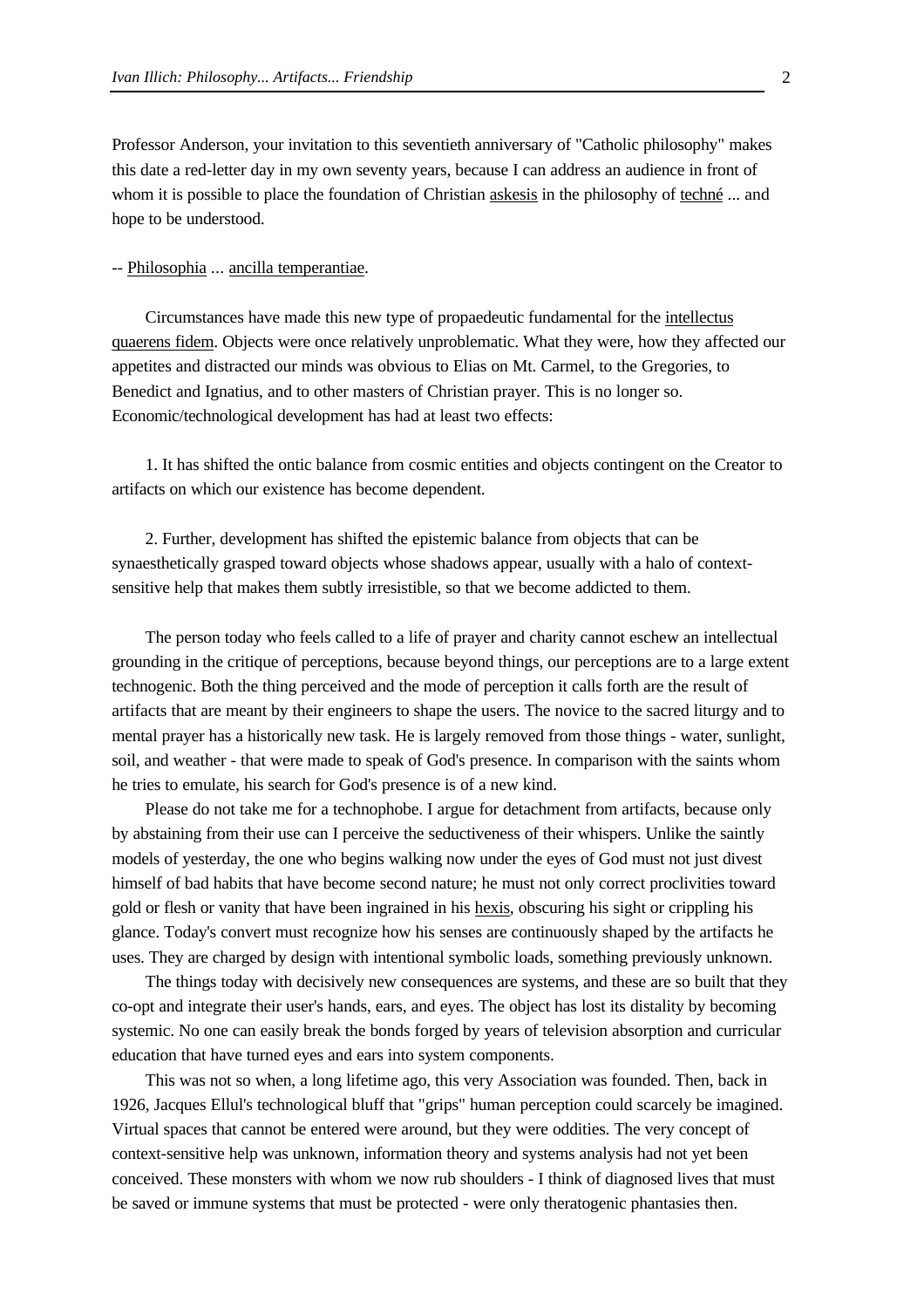The ob-jectum was routinely perceived as something real, external, separate - a res or an aliquid - and, at least analogically, as something that, in my conditio humana, my traditional reality, had a history. Architects drafted on paper or modeled in clay, not on a screen. True, in the time of Ford's Model A, when Thérèse of Lisieux was canonized, and I was born, the instrumental artifact moved toward its apogee; it was becoming increasingly dominant in the sensual environment. But technology was still conceived as a tool for the achievement of a telos, a final cause set by its user, not as milieu. Technology had not yet redefined homo from tool-user to co-evolved product of engineering. The nature of the object was not a quandary; it was something more or less what it had been for generations. This is no longer so. The old rules for the discernment of good from evil spirits must be complemented by new rules for the distinction of things from zombies, and objects from pictures. Temperance, what the Cappadocians call nepsis, must now guard the heart, not only from real things like sweet skin and weighty bullion, but also guide one to the sound recognition of the allurements of mere images and so-called needs.

## -- Philosophia ... ancilla caritatis.

The rational distinction among things is equally basic for the relationship to persons. The faithful have been deprived of their millenary embodiment in traditional ways of life, each of which generated a second nature. These ways may have been vastly different from one another, but each was rooted, sustained, and perpetuated through its respective material culture. Each ethos, which means gait or way of life, shaped all human actions to a certain taste. These exercises of common sense, decency, fairness, and styles in the arts of cooking, suffering and swiving provided the seedbed for a set of virtues culminating in the principal one, love. With amazing speed, the hardware and software of the 1980s bulldozed the material milieu that had been generated by human action, and replaced it with a mostly technogenic, increasingly virtual, standard environment.

Paradoxically, the Church began to define her mission as inculturation in the very decade when all that was left of local folkways had been castrated, becoming raw material for a bureaucratically staged facsimile folklore. The critical grasp of the characteristics that distinguish ethnic artifacts from those that are system-engineered is arguably one of the demands of contemporary ecclesiology.

In my own pilgrimage, I engage philosophy as ancilla: on the one hand, to resist - how should I call it? - algorithmic reductionism and, on the other, to dispel the illusion that power or organization can ever enhance the practice of charity. This double conceptual shield against loving misplaced concreta, and belief in benevolent management inevitably implies the rejection of those genetic axioms from which the topology of technological thinking arises. This topology is well protected, if not hidden, by a self-image meant to give comfort to life beyond virtue and the good. The aim to make life always better has crippled the search for the appropriate, proportionate, harmonious or simply good life - hopes easily written off as simplistic or irresponsible. Only sober, unsentimental, vernacular rhetoric can possibly demonstrate the incompatibility of mathematical modeling or systems management with the quest for faith and love. The typical artifacts of our decade are at once more intimately and deviously connected to the understanding of revealed truth than hearth or arms or mill, the res agricola, res bellica, and scientia mechanica of earlier times.

I analyzed schooling as the secularization of a uniquely Catholic ritual because I wanted to grasp the mystery of the corruptio optimi. I went into the history of hospitality and care to oppose the Church-initiated sterilization of charity through its institutionalization as service. I wrote on the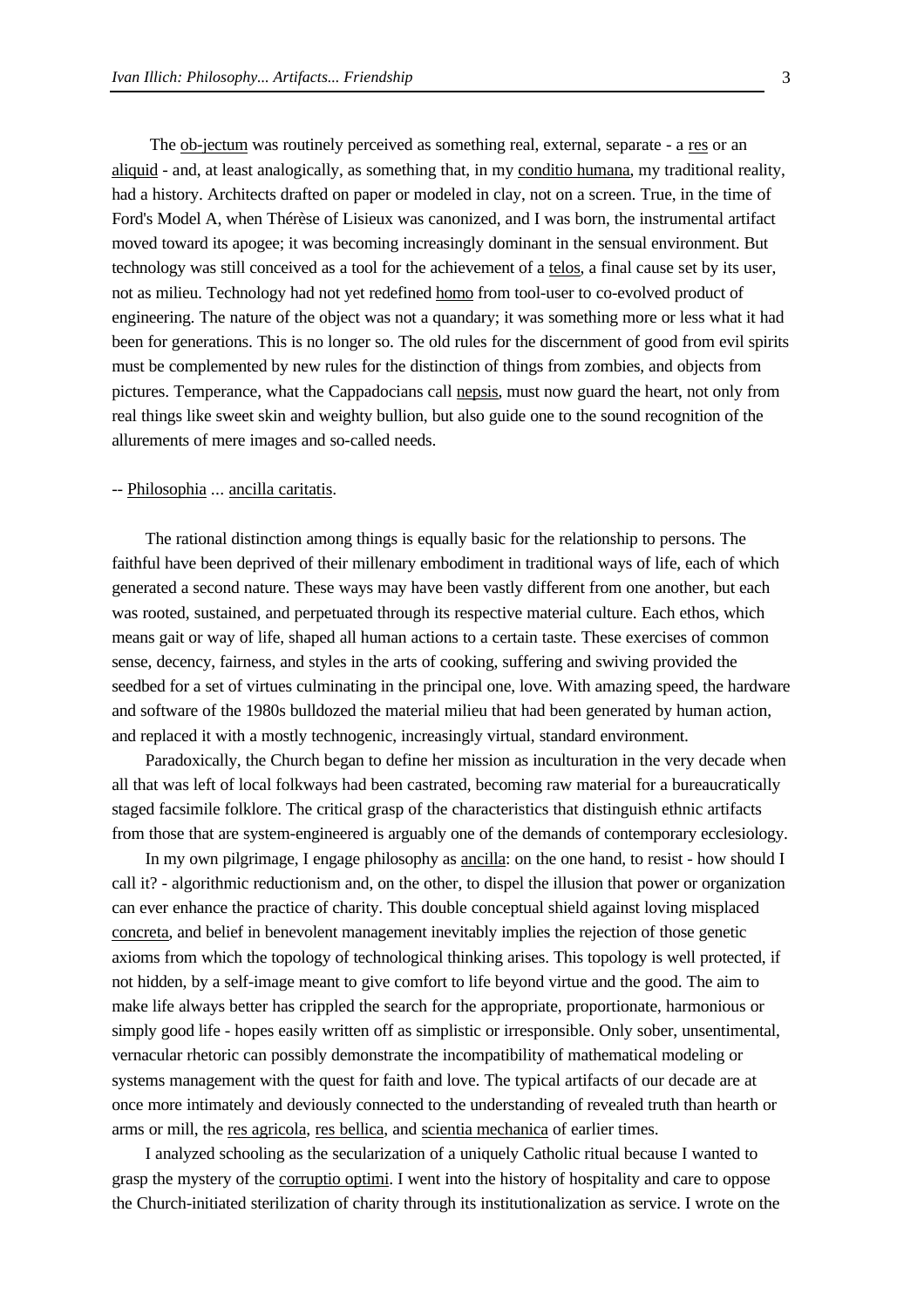degeneration of water into H2O as an instance of the disintegration of bodies and the dissolution of sacramental matter. I got myself into deep trouble with a pamphlet, Gender, on the social history of duality and its corrosion by sexuality. I wrote that piece, driven by love for Our Lady who gave birth to that Brother through whom my fraternity with ... well, a guy like Mitcham is subsumed in the mystery of the Trinity. In writing these books, I found the same mysterious pattern repeated again and again: A gift of grace was transformed into a modern horror: over and over, the corruptio optimi quae est pessima. Further, I saw that my reliance on the ancilla opened scores of unexpected perspectives on the symbolic, ritual, magic and aesthetic properties that the artifact has acquired by its recent transcendence of instrumentality.

As you see, I engage philosophy as ancilla, not just to avoid blunders on the path to the good life, but to avoid perverting the Gospel. I engage philosophy in the late twentieth century - which we may increasingly imagine, with Ellul, as one all-encompassing artifact - in order to live in such a way that I go beyond loving my neighbor "just" as myself and accept the vocation to love him as God enfleshed has done and wants to do through me.

To love your neighbor as yourself - that was the rule God laid down before the Incarnation; he knew what a powerful motive self-love was, and he could find no higher standard by which to measure the love of one's neighbor. But this wasn't the "new commandment" Jesus gave to his apostles, his own commandment, as he calls it ... I am not just to love my neighbors as myself; I am to love them as Jesus loves them, and will love them till the end of time ...

#### (Thérèse of Lisieux, The Story of A Soul)

This is the question that put me to search for those characteristics in contemporary artifacts that need to be faced fearlessly as issues of charity. In face of this one assembly today in Los Angeles, I can say these things without fear of being misunderstood. In this company they are trivial.

They were not trivial, you can be sure, on those tightropes on which I had to do my balancing act as a teacher. When speaking in Philadelphia or Bremen, I felt I ought to shroud my ultimate motive in apophasy. I did not want to be taken for a proselytizer, a fundamentalist - or worse, a Catholic theologian; I do not have that mission. Therefore, I did not relate the unprecedented characteristics of the modern artifact to the new commandment recorded by St. John, but to the philia traditionally understood as the flowering of politeia.

Carl and Lee and I have never found any difficulty presenting a philosophical inquiry into the nature of the modern artifact as a prerequisite for a dignified, affectionate, passionate life in the 1990s. Our students show an amazing interest in the practice of philia, the more so, the more clearly they understand the sadness of having lost all moorings. They follow with surprising attention our doubts about the possibility of ethics in the absence of shared forms of hospitality, and after the loss of respect for the art of suffering. Intuitively, they are ready to grasp our hypothesis that it is le milieu technique that conditions, reinterprets, and possibly thwarts the acquisition of ethical habits for a hexis shaped by the repetition of good actions. I never cease to be surprised by the readiness of serious students to accept my claim that the philosophical grasp of the nature of technology has become a fundamental condition for ethics in a milieu symbolized by Windows 95.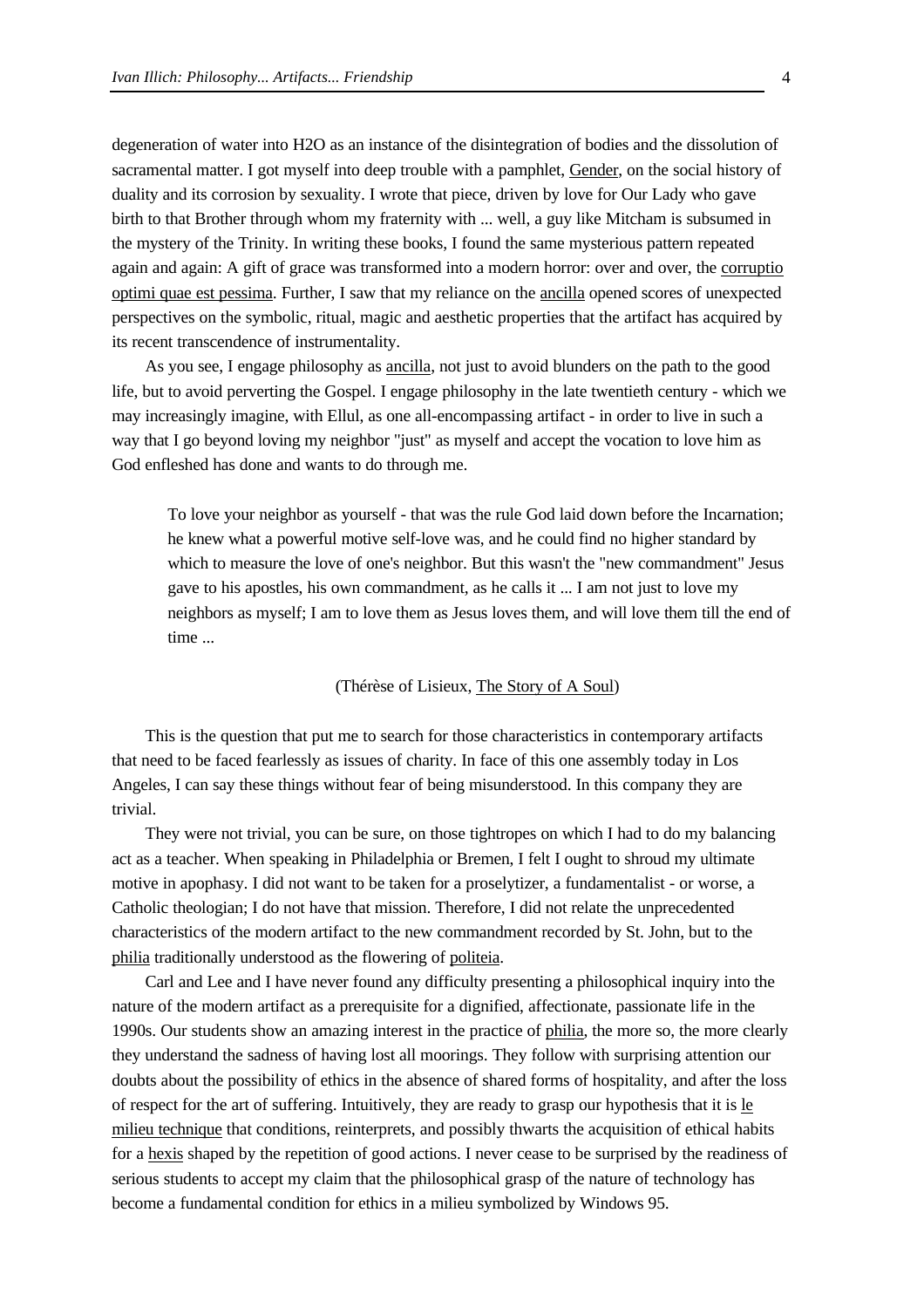-- The ethical awakening in historical research.

I have spoken so far from the experience of a medievalist who, year after year, interprets twelfth-century texts on monastic community and friendship, an activity that inevitably leads my students into aporetic bafflement; they experience their own impotence to sympathize intellectually, sensually and bodily with the notions of chastity, humility, prudence, fortitude and the other virtues we have to translate for them. Simultaneously, many of them are shocked by the amoral sterility of their hearts, livers and loins when they attempt to address another person as Thou - to borrow an expression from Emmanuel Levinas. In other words, I try to teach philosophy as a discipline of intellectus quaerens amicum.

In my seminars, I have seen many a student look up from the exegesis of a passage by Aelred of Rivaulx, Héloïse, or Hugh of St. Vic tor, and search for a correspondence in his or her own twenty-two year-old heart, and recognize what the notions related to process, field, feedback, loop, and context sensitivity have done to their grasp. At such moments of disciplined alienation, it is then possible to foster the insight that it is almost impossible for an inhabitant of "the system" to desire an I-Thou relationship like that cultivated in Talmudic or monastic communities. Following such an awakening and finding themselves at a loss to recapture this past experience, a thirst is incited.

The desire for a self comes into existence through the respectful love of an Other. This longing, characteristic of some in 1996, is utterly different from the spirit of commitment with which the generation of 1968 awoke to a thirst for justice. They wanted to atone for privilege by making the Other an object of development, an object of economic, pedagogical or ideological transformation.

Only ten years ago, when you spoke of the need for a philosophy of things, the conversation veered toward the immanent power of modern objects to polarize society, to destroy the environment, or to control other people. But this is no more. The students I meet have a new readiness to listen to what objects say, rather than do.

The authority of "science says ... " has dwindled. With nausea, many people have become capable of recognizing that participation in systems castrates and sterilizes the heart, enervates ethical sensibility. Askesis, which means training in the renunciation of objects, is on the point of becoming an accepted first step toward theory.

Only a few years ago, students in Oldenburg and Penn State were amazed when Professor Illich announced his Science, Technology and Society course on the tradition of nepsis, the guarding of the senses, the philakia of the gaze, and spoke of high fidelity and worry about immune systems rather than of buttocks and breasts. I believe that the longing, which I just mentioned, is due to a widespread awareness of the desertification of the amorous faculties. Some speak of erotic expression or the experience of agape, but I prefer the term, philia. This yearning struggles for words, and is obscurely related to a faulty stance toward things that have mutated from instruments into systems. Students' readiness allows me to formulate the plea for philosophical attention to artifacts: Chisels and statues, text and layout, communications and systems condition the working of our senses and thereby impinge on the habitual practice of virtue. One can then begin to bring up to date the rules for the discernment of spirits, enabling one to recognize the unprecedented influence of the 1996 artifact.

Over thirty years ago, Norris Clarke, then President of the Jesuit Philosophical Association, was aware of the issue. In 1961, addressing that association, he said: